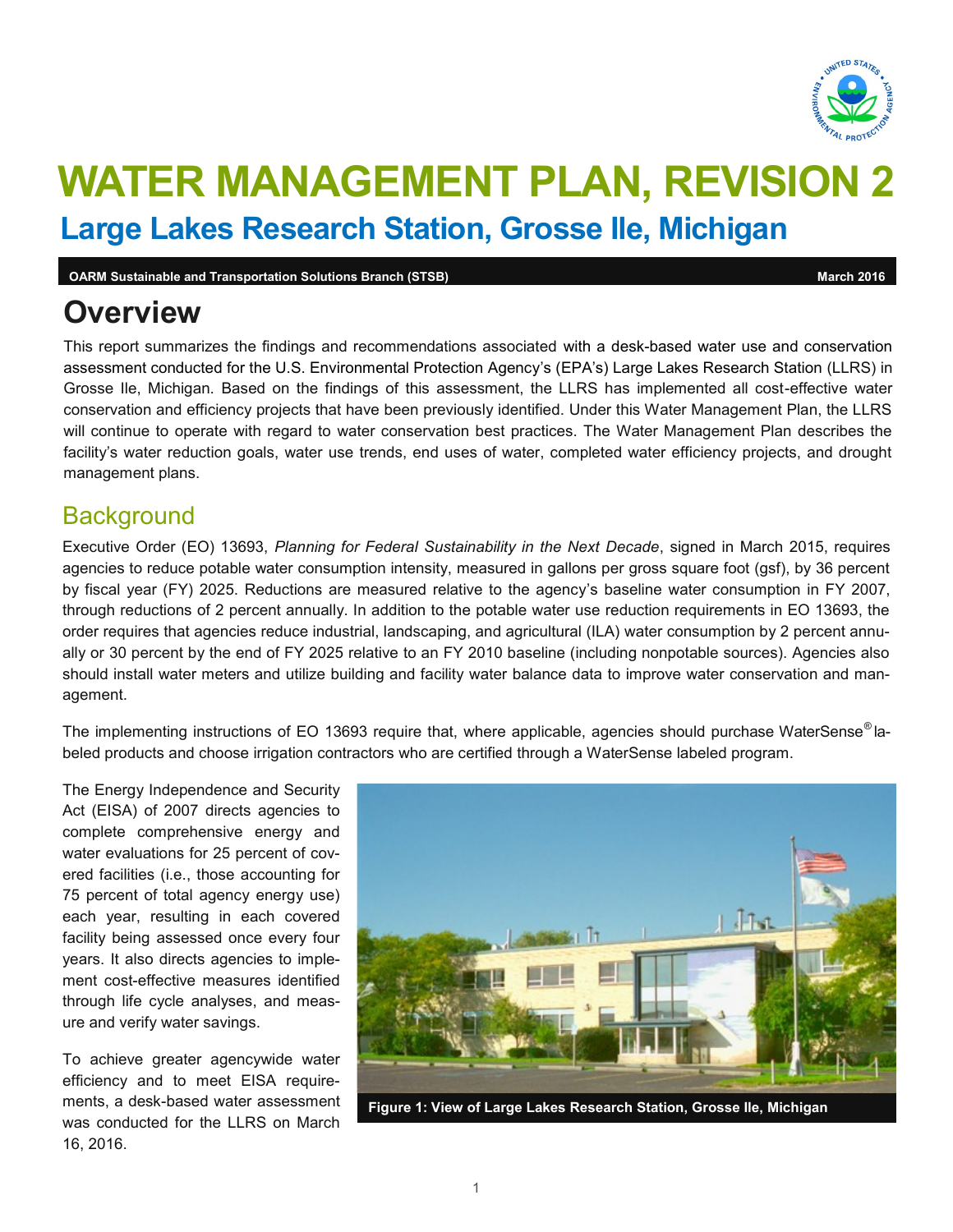### Facility Information

 The LLRS has been occupied by the EPA since 1970, and was renovated to its current configuration in 1974. The laboratory is a 32,477-square-foot facility located in Grosse Ile, Michigan. The building is owned and operated by the EPA, and the EPA is responsible for all water, sewer, and other utility bills.

 The LLRS houses staff from the Large Lakes and Rivers Forecasting Research Branch within the Mid-Continent Assurance—Region 5 Criminal Investigation Division; Region 5 Great Lakes National Program Office; U.S. Fish and Wildlife Service; and support contractors. Approximately 53 personnel from various groups occupy the LLRS; however, Ecology Division; EPA Region 5 Superfund Emergency Response Section; Office of Enforcement and Compliance due to the part-time and remote status of some employees, the number of full-time equivalent occupants is 47.

 EPA Office of Research and Development (ORD), which is responsible for the LLRS, plans to vacate the facility in 2017. Future use of the facility has not been determined.

### Water Management Goals

 The LLRS achieves its resource conservation goals by implementing the EPA ORD-wide Environmental Management System (EMS). The Water Management Environmental Management Program (EMP) within the ORD's EMS sets objectives and targets related to water use to reduce the impact on natural resources by reducing the consumption of water from facility and laboratory operations and by properly managing stormwater runoff. Targets established under this objective call for:

- Achieve the agency ConservW targets (set annually by EPA's Sustainable and Transportation Solutions Branch) as a cumulative total of all seven locations.
- Identify potential water conservation or stormwater management projects for their sites to be completed by FY 2017.

 Although not expressly stated, the ORD's objectives and targets for water management imply a goal of achieving a 36 percent potable water reduction by the end of FY 2025, compared to an FY 2007 baseline, and of achieving a 30 percent ILA water reduction by the end of FY 2025, compared to an FY 2010 baseline, as set forth in EO 13693.

### Water Supply, Measurement, and Historical Use

 The LLRS's water use has significantly decreased since the last water use assessment in 2011, as the facility has implemented many changes that affect water use. In addition, research requirements at the facility have been eliminated. Therefore, the LLRS uses water exclusively for sanitary needs and building heating. The following sections provide additional details on the facility's water use.

#### **Water Supply**

 The LLRS's potable water and sewer service is provided by the Grosse Ile Township Department of Public Services. The LLRS also collects rainwater from building roofs in four rain barrels. This nonpotable water is used for grounds watering to supplement natural precipitation.

#### **Meters and Submeters**

 Two supply lines provide potable water, one each to the main laboratory building and the carpenter shop. Each supply line is metered. Virtually all of the water used is delivered through the meter to the main laboratory. The meter in the carpenter shop, which supplies two utility sinks, has not registered more than 1,000 gallons per year since FY 2007.

 There is also a meter in the boat shop, but the township does not bill the LLRS for this meter, and there are no major water uses supplied by it any longer. There is one tap located in the boat shop, which is rarely used.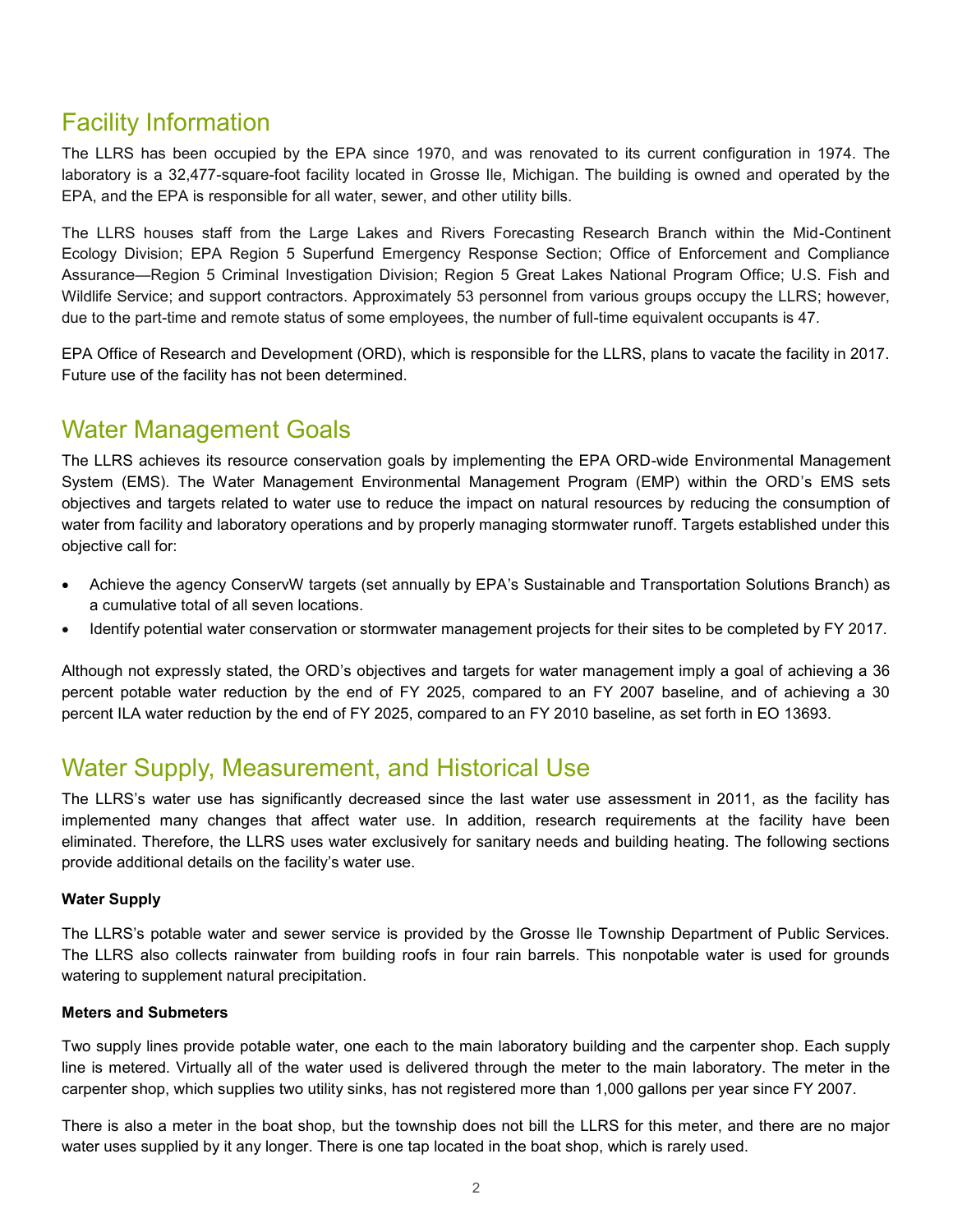#### **Historical Water Use**

 In response to EO 13693 and the executive orders that preceded it, the LLRS established an FY 2007 water use intensity baseline of 14.10 gallons per gsf. In FY 2015, water use intensity was reduced to 1.48 gallons per gsf—a decrease of 89.5 percent compared to the FY 2007 baseline. Figure 2 provides a graph of the LLRS's water use from FY 2007 through FY 2015.



### End Uses of Water

Table 1 identifies the end uses of water at the LLRS. The uses are described in more detail below.

| <b>Major Process</b>                    | FY 2015 Annual Water<br>Use (gallons) | <b>Total Water</b><br>Use $(\%)$ | <b>Basis of Estimate</b>                                                                                                                   |
|-----------------------------------------|---------------------------------------|----------------------------------|--------------------------------------------------------------------------------------------------------------------------------------------|
| Restroom use and steam boiler<br>svstem | 48.000                                | 100.0                            | Facility water use, identified through the<br>building water meter, is used exclusively for<br>sanitary purposes and for building heating. |
| Total Water Use                         | 48,000                                | 100.0                            | Sum of all building metered totals. Data<br>provided by the facility.                                                                      |

#### **Table 1. Major Potable Water Uses at LLRS, Fiscal Year 2015**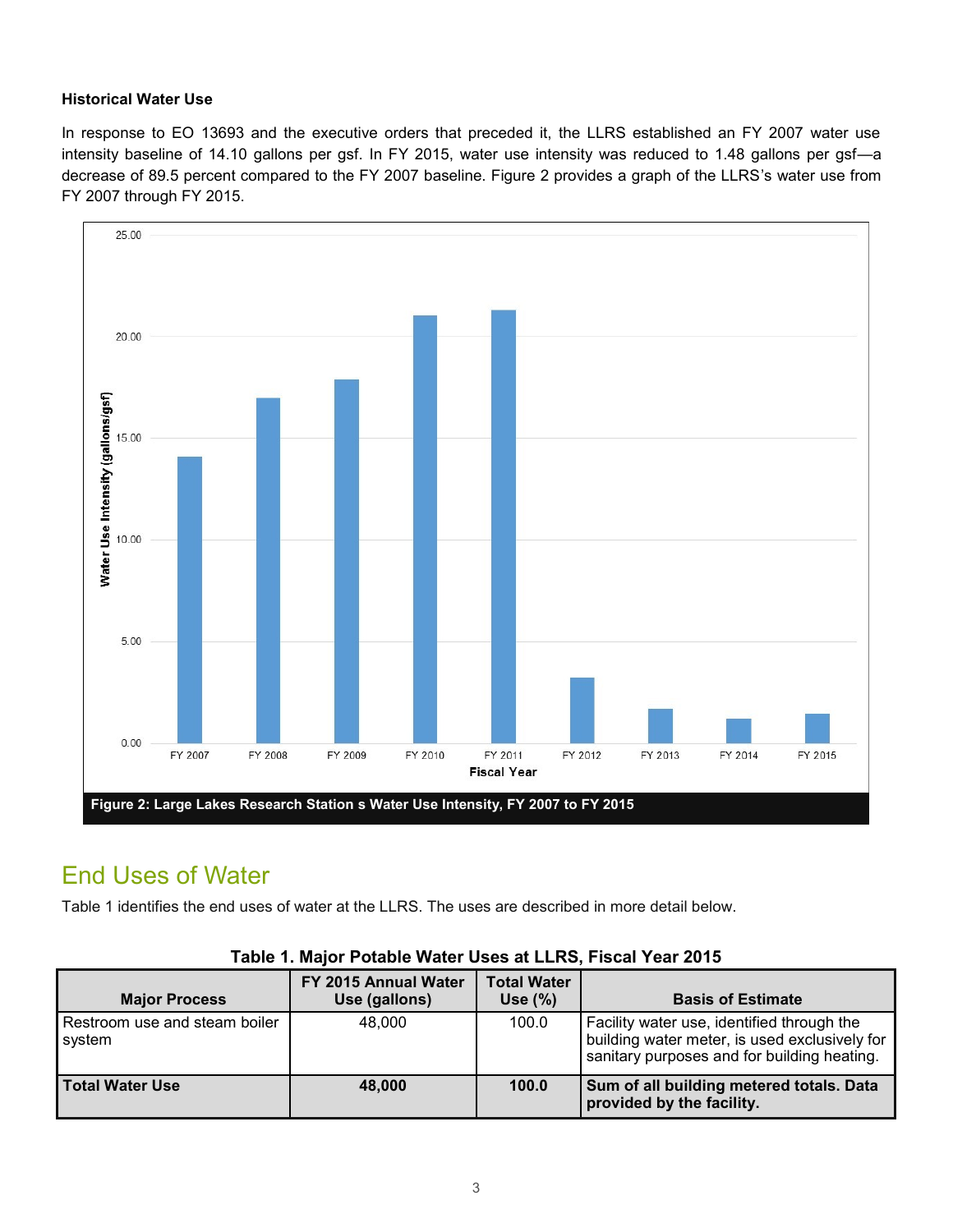#### **Restroom and Other Sanitary Fixtures**

 All of the LLRS's restroom fixtures are compliant with 1992 Energy Policy Act (EPAct 1992) water efficiency requirements (1.6 gpf toilets, 1.0 gpf urinals, and 2.5 gpm or less showerheads). Four of five flushometer-valve toilets are equipped with dual-flush flushometer valves with a 1.6 gallon per flush (gpf) full flush option and 1.1 gpf reduced flush option. The fifth toilet flushes at 1.6 gpf, which is EPAct-compliant. The four urinals at the facility are WaterSense labeled models that flush at 0.125 gpf.

 Lavatory faucets have been equipped with 0.5 gallon per minute (gpm) faucet aerators. This is sufficient for hand washing and is considered a best practice for lavatory sinks in public settings. No showerheads are installed at the facility.

Table 2 provides an inventory of sanitary fixtures.

| <b>Fixture Type</b> | <b>Flow Rate</b>             | <b>Total Number</b> |  |  |  |
|---------------------|------------------------------|---------------------|--|--|--|
| Toilets             | 1.6 gpf/1.1 gpf (dual-flush) |                     |  |  |  |
|                     | $1.6$ gpf                    |                     |  |  |  |
| <b>Urinals</b>      | $0.125$ gpf                  |                     |  |  |  |
| Lavatory faucets    | 0.5 gallons per minute       |                     |  |  |  |
| Showerheads         | Not applicable               |                     |  |  |  |

#### **Table 2. Sanitary Fixtures Inventory, LLRS**

#### **Steam Boilers**

 The LLRS is equipped with two steam boilers installed in 2009 to replace old boilers that were at the end of their useful life. Steam is currently generated to supply primary heat to the building air handlers. One boiler fires up into standby mode when the outside temperature drops below 60 degrees Fahrenheit, and the second boiler fires up if the outside temperature drops below 20 degrees. The steam boilers are not used in the summer. Steam condensate is collected and returned to the boilers. A small quantity of steam is blown down from the boilers periodically as a preventative maintenance measure. No chemical treatment of the boiler water is provided.

#### **Rainwater Collection and Use**

 In support of its stormwater management program, the LLRS installed four rain barrel collection devices to collect rainfall from building roofs. Three 500-gallon rain barrels and one 300-gallon rain barrel were installed. Water collected in the rain barrels is used for grounds watering. According to the LLRS, approximately 26,000 gallons of water are collected and used annually for vegetation watering.



**Figure 3: Four rain barrels collect rainwater to use for grounds watering.**